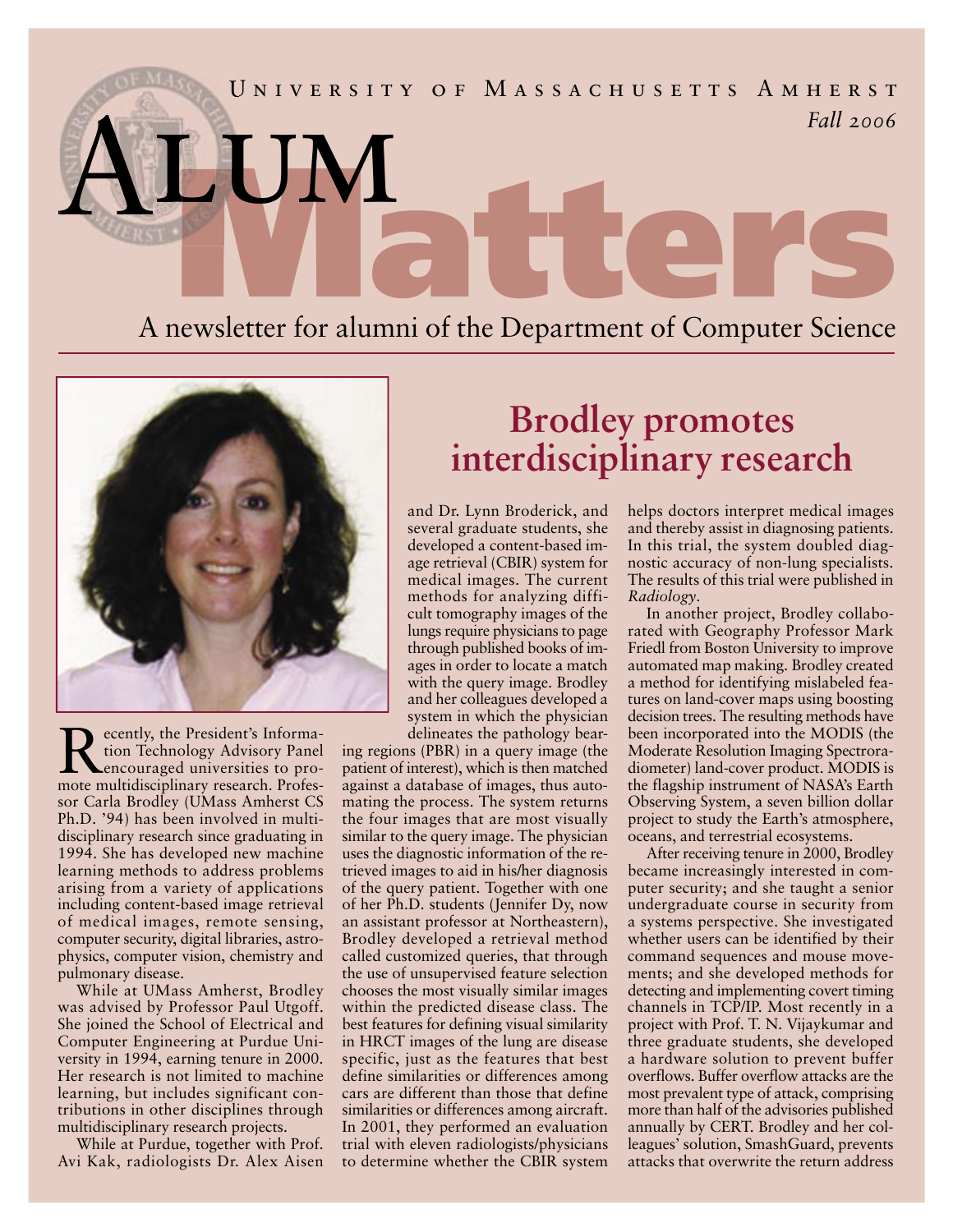stored on the stack, which attempt to redirect execution to an attacker's code. This work appeared in *IEEE Transactions on Computers* in October 2006.

Dr. Brodley continues to be active within the machine learning community. She served as co-program chair for the International Conference on Machine Learning (ICML) in 2001, and in 2004, she served as the general chair of ICML. In 2004-2005, she served on the Defense Sciences Study Group, a committee sponsored by DARPA, which is designed to convey to its members an understanding of the technical dimensions of national security issues. Membership in the DSSG is highly selective and achieved through nominations of senior academics and officials from government agencies (UMass Amherst Associate Professor David Jensen was selected to be on the 2006-2007 DSSG). While serving on the DSSG, Brodley not only learned about issues relating to national security, but she also jumped from a para-trouper training tower, and ventured onto submarines, helicopters, tanks, and large ships. She also serves on the Computing Research Association's Committee on the Status of Women in Computing Research (CRA-W). The goal of CRA-W is to take positive action to increase the number of women participating in Computer Science at all levels. Currently, she serves as co-funding chair with Carla Ellis at Duke University (UMass Amherst Professor Lori Clark is a co-chair of this committee).

In the fall of 2004, Brodley joined the Department of Computer Science at Tufts University as a Professor. In addition to her wish to move back to the Boston area, she chose Tufts because of the unique environment it provides. "Tufts imparts equal importance to both education and research," says Brodley. In the 2005/2006 academic year, she became the acting chair and helped the School of Engineering to become an interdisciplinary engineering school. Perhaps the driving factor in her choice to join Tufts was the ease with which interdisciplinary research happens. Within her first year she has established collaborative research projects with the departments of Classics, Chemistry, Medicine, and Civil Engineering. She is currently working on several multidisciplinary research projects, including a project with Astrophysics at Harvard, with the Tufts Chemistry Department, and with Boston University's Medical and Dental school where the goal is to create a device that analyzes pulmonary



patients' sputum to determine whether a patient is in an exacerbated disease state or has a secondary infection. This semester she is piloting a new course with Tuft's Chemistry Professor David Walt aimed at bringing together modern chemists, biologists, and computer scientists to solve computational problems in chemistry and biology. Brodley says, "My vision for the Tufts Computer Science department is to create an interdisciplinary research environment, building on the current strengths in the department to excel in all aspects of the analysis of data, including machine learning, data mining, computational biology, data bases, graphics, and visualization."

#### **Popplestone fellow selected**

**Gary Huang (far right), the first recipient of the** *Robin Popplestone Fellowship in Robotics & Artificial Intelligence,* **poses at the CS Homecoming celebration with (l to r) Department Chair Bruce Croft, Robin Popplestone's wife Kristen Morrison, and NSM Dean George Langford. Huang joined the Department's Ph.D. program this fall after receiving an M.S. in Computer Science from Stanford University. He is working with Assistant Professor Erik Learned-Miller.** 

# Our Ph.D. graduates:<br>Where are they now?

The following people graduated with Ph.D.s in Computer Science from UMass Amherst within the past year:

**Sherief Abdallah**: "Scalable Cooperative Multiagent Reinforcement Learning in the Context of an Organization" (Victor Lesser, Advisor); Lecturer, Institute of Informatics, The British University in Dubai.

**Raphen Becker**: "Exploiting Structure in Decentralized Markov Decision Processes" (Victor Lesser & Shlomo Zilberstein, Advisors); Software Engineer, Google, Inc.

**Weifeng Chen**: "An efficient and privacy-preserving framework for information dissemination among independent entities" (James Kurose & Donald Towsley, Advisors); Assistant Professor, Department of Math & Computer Science, John Jay College.

**AnYuan Guo**: "Planning and Learning for Weakly-Coupled Distributed Agents" (Victor Lesser, Advisor); Self-employed: investment software developer; publicist; art dealer. *continued on page 10*